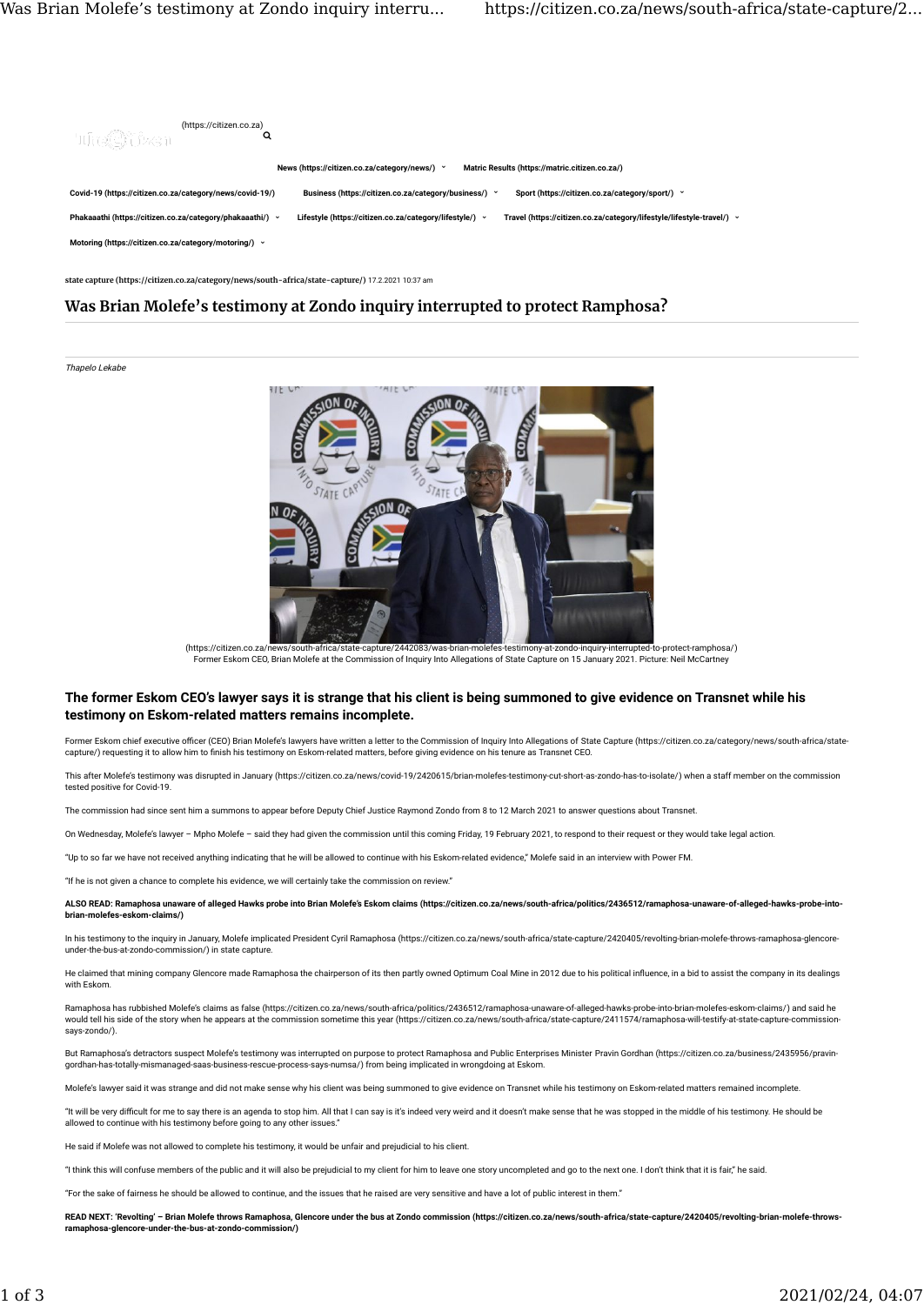| BACK TO CITIZEN (https://citizen.co.za)  | BACK TO PREMIUM (https://citizen.co.za/category/premium/)                                                                                                                                              |  |
|------------------------------------------|--------------------------------------------------------------------------------------------------------------------------------------------------------------------------------------------------------|--|
|                                          | JOIN PREMIUM (https://citizen.co.za/shop/?converting_post=https://citizen.co.za/news/south-africa/state-capture/2442083/was-brian-molefes-testimony-at-zondo-inquiry-interrupted-to-protect-ramphosa/) |  |
|                                          | SIGN IN (https://citizen.co.za/premium-login/?next_page=https://citizen.co.za/news/south-africa/state-capture/2442083/was-brian-molefes-testimony-at-zondo-inquiry-interrupted-to-protect-ramphosa/)   |  |
| <b>Related Stories</b>                   |                                                                                                                                                                                                        |  |
| 23.2.2021                                | Fired whistleblower tells Zondo how she was hounded out of Prasa (https://citizen.co.za/news/south-africa/state-capture/2445720/fired-whistleblower-tells-zondo-how-she-was-hounded-out-of-prasa/)     |  |
|                                          | Former Eskom execs appear in court over Kusile corruption (https://citizen.co.za/news/south-africa/courts/2445649/former-eskom-execs-appear-in-court-over-kusile-corruption/) 23.2.2021                |  |
| mbalula/) 23.2.2021                      | Zuma 'will lose nothing' by going to Zondo commission, says Mbalula (https://citizen.co.za/news/south-africa/social-media/2445401/zuma-will-lose-nothing-by-going-to-zondo-commission-says-            |  |
| <b>Top Searches</b><br>Crocodile<br>Taxi | <b>Testing Centres</b><br>Minina<br>Jobs                                                                                                                                                               |  |
|                                          | orbox&utm_source=caxtondigital-thecitizen&utm_medium=referral&utm_content=organic-thumbnails-a:Below Article Thumbnails 2nd:)                                                                          |  |
| <b>From The Citizen</b>                  |                                                                                                                                                                                                        |  |
|                                          | (https://citizen.co.za/lifestyle/2308254/for-adults-only-5-tips-to-keep-your-head-in-the-game-in-the-bedroom/)                                                                                         |  |
|                                          | For adults only: 5 tips to keep your head in the game (in the bedroom)                                                                                                                                 |  |

(https://citizen.co.za/lifestyle/2308254/for-adults-only-5-tips-to-keep-your-head-in-the-game-in-the-bedroom/)<br>(https://citizen.co.za/news/south-africa/politics/2085433/mpofu-promises-to-shut-eff-down-if-mi6-allegations-tu **Mpofu promises to shut EFF down if MI6 allegations turn out to be true**

(https://citizen.co.za/news/south-africa/politics/2085433/mpofu-promises-to-shut-eff-down-if-mi6-allegations-turn-out-to-be-true/)<br>(https://citizen.co.za/lifestyle/your-life-entertainment-your-life/entertainment-celebritie **Duduzane Zuma on practising polygamy: 'We'll see'**

(https://citizen.co.za/lifestyle/your-life-entertainment-your-life/entertainment-celebrities/2400296/duduzane-zuma-on-practising-polygamy-well-see/)

# MOST POPULAR

### PAST 24 HOURS PAST WEEK

| education (https://citizen.co.za/category/news/south-africa/education/) Get your matric results right here on The Citizen (https://citizen.co.za/news/south-africa/education/matric<br>/2445202/get-your-matric-results-right-here-on-the-citizen/)                                             |
|-------------------------------------------------------------------------------------------------------------------------------------------------------------------------------------------------------------------------------------------------------------------------------------------------|
| news update (https://citizen.co.za/category/news/south-africa/news-update/) Malawian police detain Shepherd Bushiri, daughter in 'critical condition' (https://citizen.co.za<br>/news/south-africa/news-update/2445192/malawian-police-detain-shepherd-bushiri-daughter-in-critical-condition/) |
| weather (https://citizen.co.za/category/news/south-africa/weather/) SA Weather Service issues weather warnings for Gauteng and Limpopo (https://citizen.co.za/news/south-africa<br>/weather/2444721/sa-weather-service-issues-weather-warnings-for-gauteng-and-limpopo/)                        |
| mgosi (https://citizen.co.za/category/phakaaathi/mgosi/) Ex-Bafana coach Parreira set for SA return? (https://citizen.co.za/phakaaathi/mgosi/2444722/ex-bafana-coach-parreira-<br>set-for-sa-return/)                                                                                           |

politics (https://citizen.co.za/category/news/south-africa/politics/) Bheki Cele finally lifts lid on his Nkandla visit (https://citizen.co.za/news/south-africa/politics/2443703/bheki-<br>politics (https://citizen.co.za/categ

### EDITOR'S CHOICE

@covid-19 (https://citizen.co.za/category/news/covid-19/) Through the looking glass of a social worker during Covid-19 (https://citizen.co.za/news/south-africa/society/2444742<br>/through-the-looking-glass-of-a-social-worker

breaking news (https://citizen.co.za/category/news/south-africa/breaking-news/) Zuma's long-awaited day in court finally set (https://citizen.co.za/news/south-africa/breaking-<br>news/2445490/zumas-long-awaited-day-in-court-f